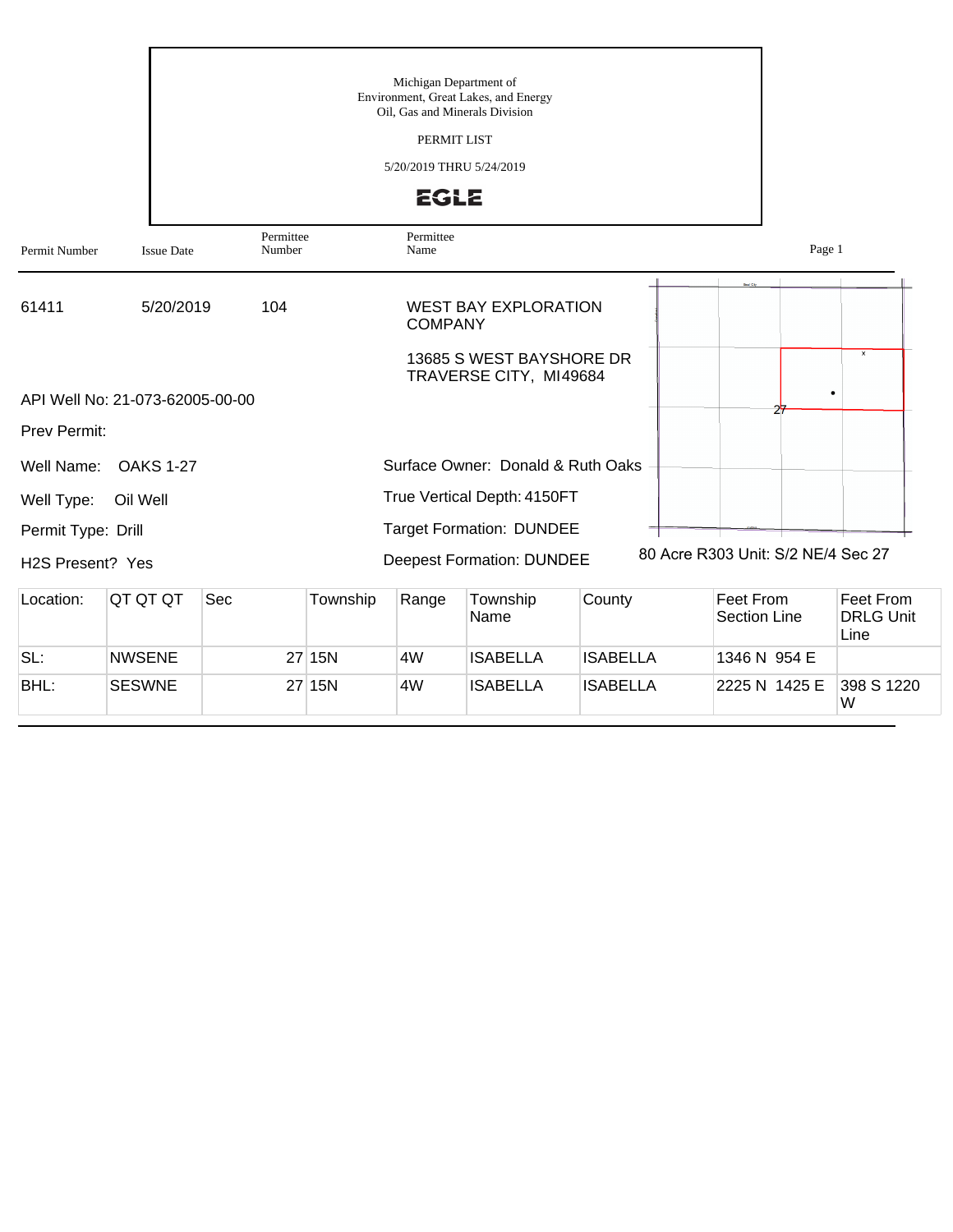Michigan Department of Environment, Great Lakes, and Energy Oil, Gas and Minerals Division

#### UPDATED PERMITS

5/20/2019 THRU 5/24/2019

# **EGLE**

Permit Number Permittee Number Permittee<br>Name Name Page 1

### **PLUGGING INSTRUCTIONS ISSUED:**

60402 6312

ARBOR OPERATING LLC

104 S UNION STREET SUITE 202 TRAVERSE CITY, MI49684

API Well Number: 21-015-60402-00-00

Well Name: SWANSON 4-7

Plug Inst. Issue Date: 5/14/2019

| Location | <b>OT QT QT</b> | <b>Sec</b> | Township | Range | Township Name    | County       | Feet From Section<br>Line | Feet From DRLG<br>Unit |
|----------|-----------------|------------|----------|-------|------------------|--------------|---------------------------|------------------------|
| SL:      | <b>NESWSW</b>   |            | 7 1N     | 8W    | <b>JOHNSTOWN</b> | <b>BARRY</b> | 988 S 983 W               | 330 N 330 E            |

Comment: App. to P&A expires 11/14/19.

. . . . . . . . . . . . . . . . . . . . . . . . . . . . . . . . . . . .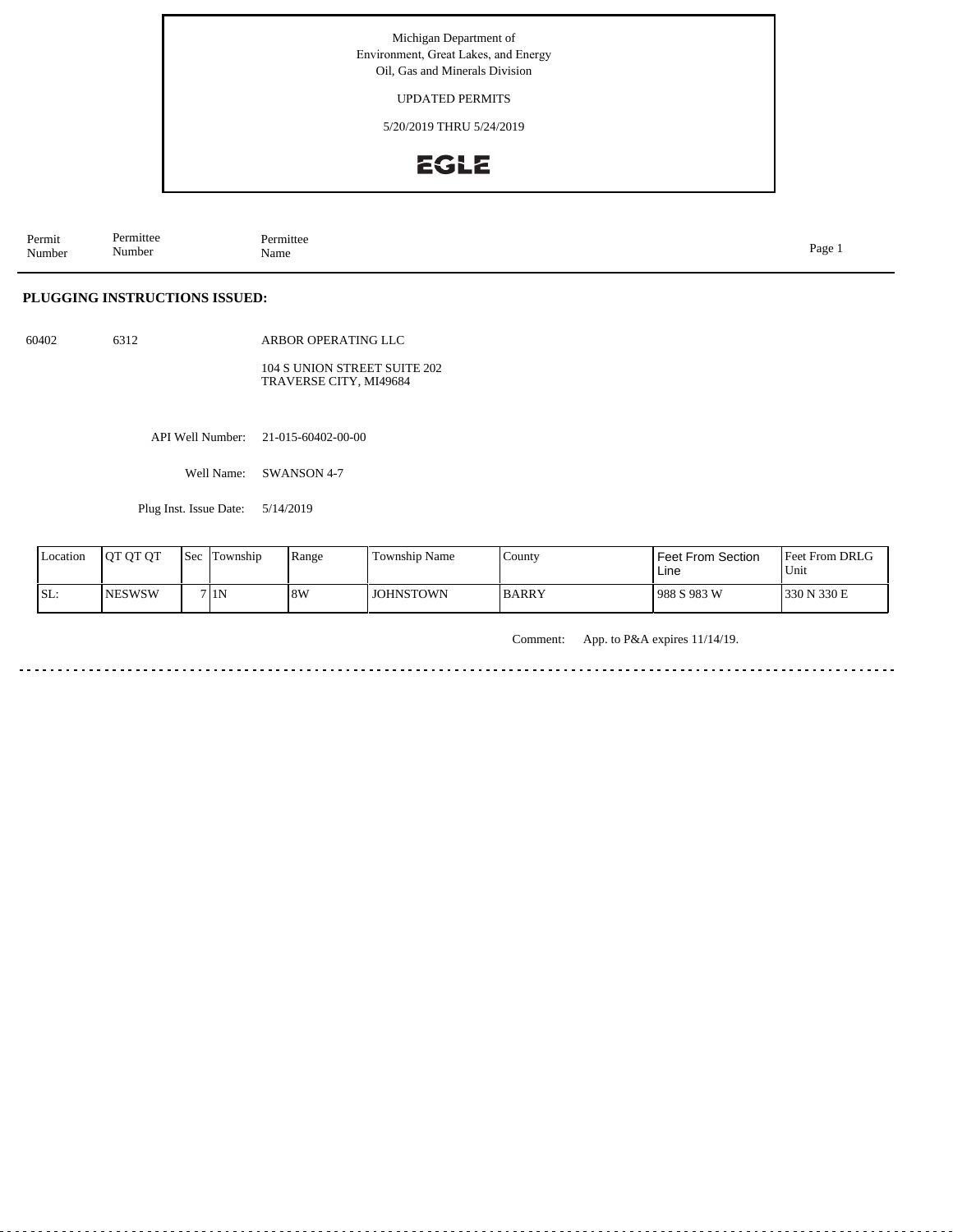### Michigan Department of Environment, Great Lakes, and Energy Oil, Gas and Minerals Division

#### UPDATED PERMITS

5/20/2019 THRU 5/24/2019

# EGLE

Permit Number Permittee Number Permittee<br>Name Name Page 2

## **RECORD OF WELL PLUGGING:**

61283 6040

NU ENERGY OPERATING INC 145 WEST MAIN ST SUITE 301 GAYLORD, MI 49735

API Well Number: 21-025-62002-00-00

Well Name: ROOT D3-11

Plugging Date: 1/1/2019

| Location | <b>IOT OT OT</b> | <b>Sec</b> | Township      | Range | Township Name | County          | Feet From Section<br>Line | <b>Feet From DRLG</b><br>Unit |
|----------|------------------|------------|---------------|-------|---------------|-----------------|---------------------------|-------------------------------|
| SL:      | ISWSWSE          |            | $\frac{1}{3}$ | 4W    | <b>ALBION</b> | ICALHOUN        | 566 S 2035 E              |                               |
| BHL:     | ISWSWSE          |            | 3S            | 4W    | <b>ALBION</b> | <b>ICALHOUN</b> | 566 S 2035 E              | 1566 S 624 W                  |

 $-$ 

 $\sim$   $\sim$   $\sim$